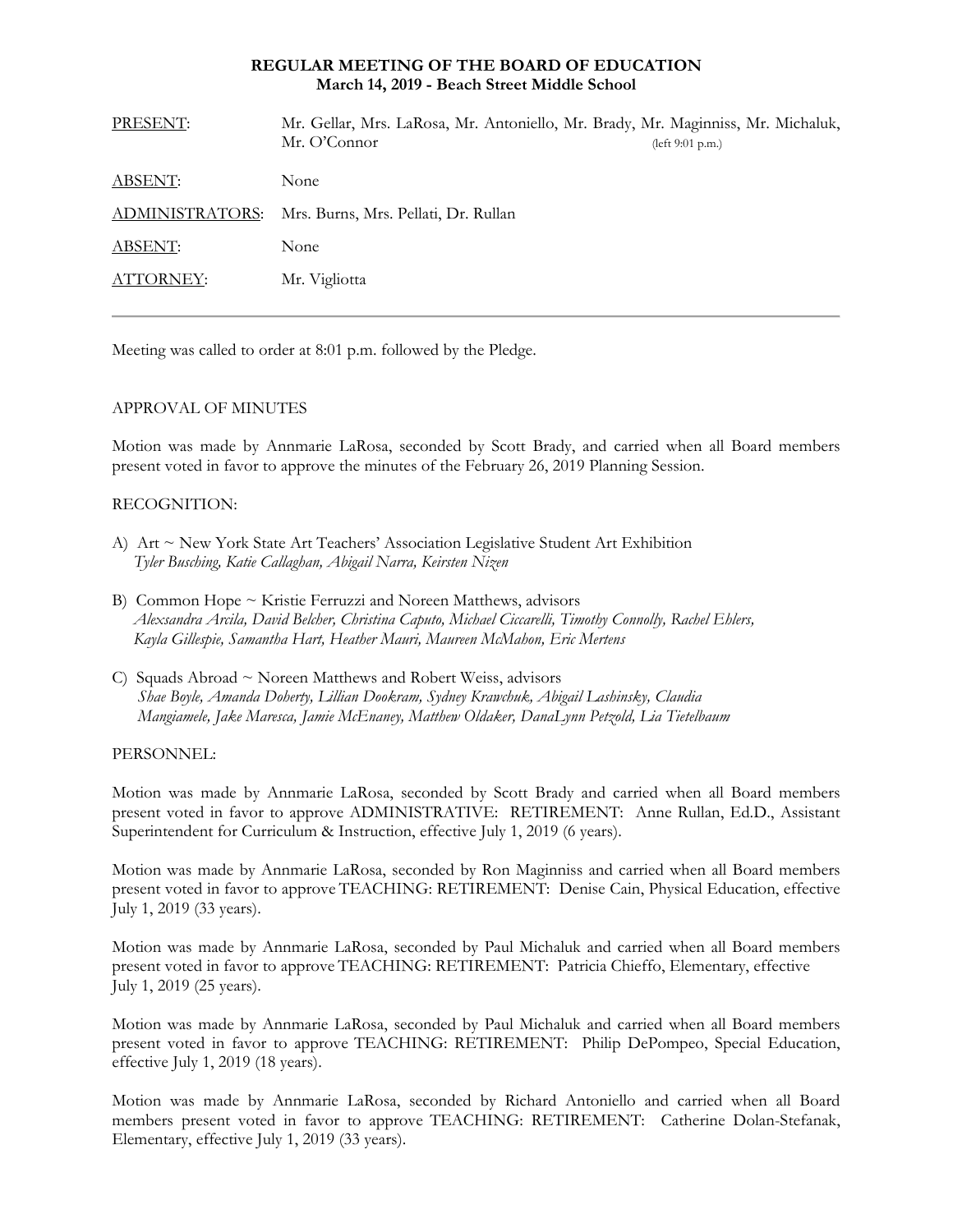Motion was made by Annmarie LaRosa, seconded by Scott Brady and carried when all Board members present voted in favor to approve TEACHING: RETIREMENT: Mitchel Luquer, Counselor, effective July 1, 2019 (34 years).

Motion was made by Annmarie LaRosa, seconded by Ron Maginniss and carried when all Board members present voted in favor to approve TEACHING: RETIREMENT: Deborah Santo, Elementary, effective July 1, 2019 (32 years).

Motion was made by Annmarie LaRosa, seconded by Kevin O'Connor and carried when all Board members present voted in favor to approve TEACHING: CHILD-REARING LEAVE OF ABSENCE (unpaid): Andromache Agramonte, World Language, effective March 27, 2019 to May 1, 2019 (High School).

Motion was made by Annmarie LaRosa, seconded by Paul Michaluk and carried when all Board members present voted in favor to approve TEACHING: LEAVE OF ABSENCE (unpaid): (Pursuant to the Family Medical Leave Act of 1993-12-week continuous medical coverage): Christine Labbate-Mandra, Psychologist, effective March 14, 2019 to April 1, 2019 (Paul J. Bellew).

Motion was made by Annmarie LaRosa, seconded by Richard Antoniello and carried when all Board members present voted in favor to approve TEACHING: REGULAR SUBSTITUTE: Erin Barto, Psychologist, effective March 13, 2019 to June 30, 2019 (High School; Step 1A4; replacing Robyn Southard  ${LoA}.$ 

Motion was made by Annmarie LaRosa, seconded by Scott Brady and carried when all Board members present voted in favor to approve CIVIL SERVICE: RETIREMENT: Jamie Storoshenko, Bus Driver, effective December 22, 2018 (22 years).

Motion was made by Annmarie LaRosa, seconded by Ron Maginniss and carried when all Board members present voted in favor to approve CIVIL SERVICE: TERMINATION: Samantha Sforza, Bio-technology Aide, effective March 15, 2019 (High School).

Motion was made by Annmarie LaRosa, seconded by Kevin O'Connor and carried when all Board members present voted in favor to approve CIVIL SERVICE: SUBSTITUTE CLERICAL (\$12.00/hr.): Christine Rosati, effective March 15, 2019.

Motion was made by Annmarie LaRosa, seconded by Paul Michaluk and carried when all Board members present voted in favor to approve CIVIL SERVICE: SUBSTITUTE GUARD: \*Troy Burchard, effective March 15, 2019 (\$21.69/hr.).

Motion was made by Annmarie LaRosa, seconded by Richard Antoniello and carried when all Board members present voted in favor to approve OTHER: SPRING 2019 MIDDLE SCHOOL COACHES: BASEBALL: Richard Zec, Udall Volunteer; GIRLS LACROSSE: Daniel Formichelli, Assistant Beach Coach (replacing Toniann Riportella; approved at the 12/13/18 BoE meeting).

Motion was made by Annmarie LaRosa, seconded by Scott Brady and carried when all Board members present voted in favor to approve OTHER: SUBSTITUTE TEACHING ASSISTANT (\$85 per diem): Krista Donnelly, effective March 15, 2019.

## CURRICULUM UPDATE:

Dr. Rullan informed the audience that the New York State Education Department has released the P-12 Science Learning Standards Implementation Roadmap, which provides an implementation plan: next year will be the last administration of the Grade 4 Science Assessment; there will be no Elementary Science Assessment in the 2020-2021 school year; the new Grade 5 Science Assessment will begin in June 2022; the new Biology and Earth and Space Science Regents exams will be administered in June 2023; and the new Chemistry and Physics Regents exams will be administered in June 2024.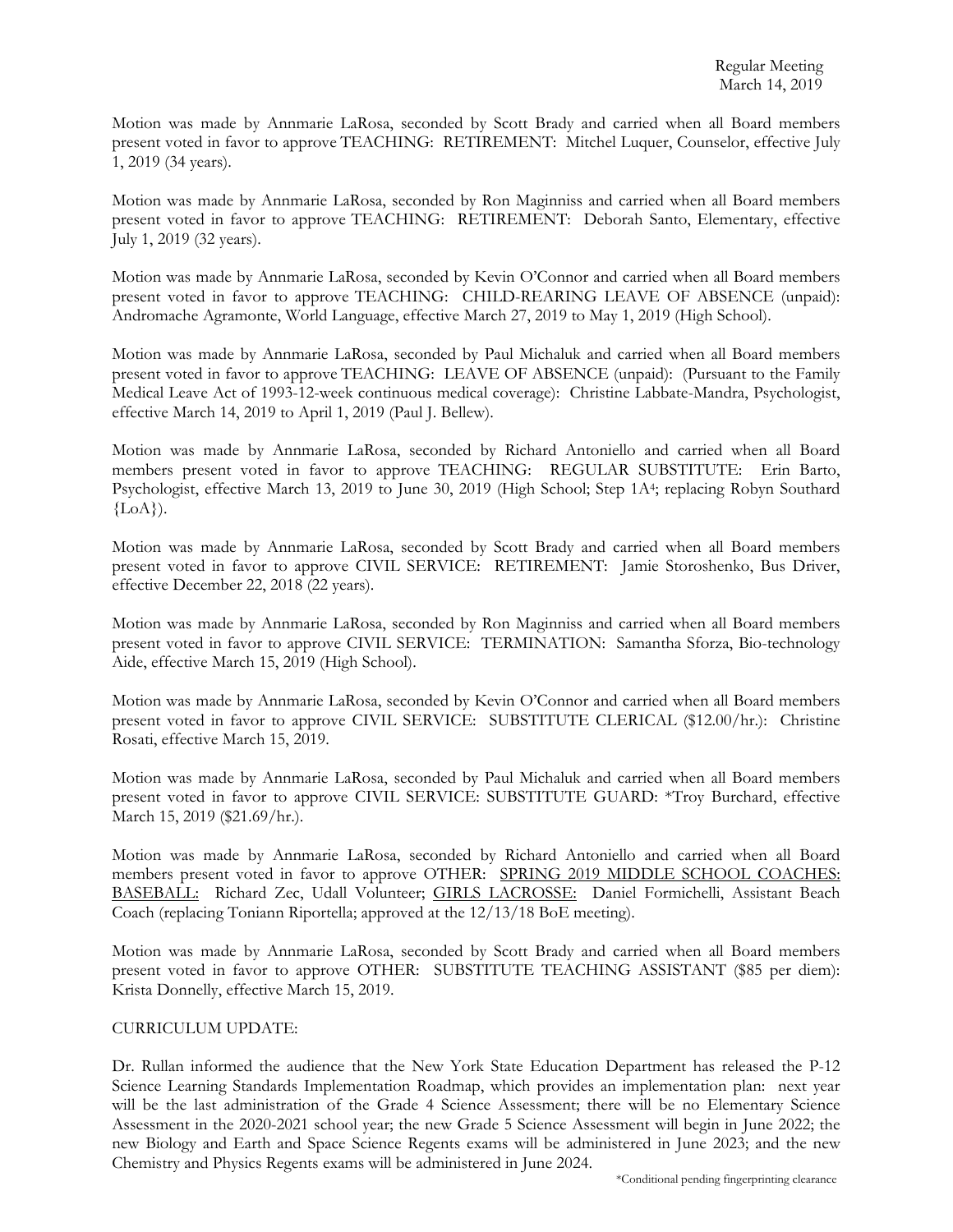Dr. Rullan shared a band lesson she recently observed in which band teacher, Ms. Yurman, used Gordon's "Music Learning Theory" as the foundation for warm-ups with fourth grade clarinet players. The theory encourages students to think of music as a set of patterns rather than individual notes randomly placed together. Ms. Yurman has developed a series of videos placed within her Google Classroom for students to access at home, which students use to help improve their own performance.

Dr. Rullan announced that as part of the Parent Academy series, the district is hosting a Mental Wellness Symposium in collaboration with Good Samaritan Hospital Medical Center. The symposium will include presentations regarding brain research, drug awareness, anxiety, suicide ideation, and mental wellness. The symposium is targeted toward a mature presentation for adults and high school students. The workshop will take place on Monday, April 1 at 7:00 p.m. at the Paul J. Bellew Elementary School Auditorium.

# REPORT OF COMMITTEES:

Finance Committee: Scott Brady reported on the meeting held on 3/12/19. Items reviewed included the January treasurer's report; January payroll summary; January financial statements; claims audit report and February system manager audit report. Also reviewed were warrants, payroll certification forms, surplus, resolutions, Change Orders, 2018-2019 contract, health service contracts and Leasehold Space Agreement with ES BOCES. Mrs. Pellati discussed the Driver Education tuition rate, which is currently \$410, and has not been increased in a few years. After review of rates in other districts, the Board of Education agreed to increase the rate to \$425 effective July 1, 2019.

Buildings & Grounds Committee: Kevin O'Connor reported on the meeting held on 3/12/19. Items reviewed included a bond update by BBS and SCC: high school pool liner issues require repairs; window repairs are complete with exception of one window; SED has approved district-wide vestibules and work will begin this summer. The Westbrook tenant has requested to lease two more classrooms; ESBOCES has opted not to renew the Masera lease; Accuhealth Management Group will have an on-site mobile unit visit at each school on a day in March or April for interested staff members; ASK US has been informed of its option to purchase a \$400 sign; the high school main office will be reorganized this summer; the library media centers to be transformed into technology hubs and less books will be housed on shelves which will be auctioned to purchase furniture and equipment.

Education Committee: Richard Antoniello reported on the meeting that took place 3/14/19. Items reviewed included curriculum writing projects; a visit by Dr. Rullan and Mrs. Fulton to the South Huntington school district to observe a keyboarding without tears class; and a recent New York State mandate requiring districts to oversee nonpublic schools within the district.

Committee on Special Education/Preschool Special Education: Ron Maginniss reported on the meeting held on 3/14/19. Items reviewed included CPSE/CSE recommendations; student placements; annual reviews; and additional services at the high school for students with disabilities.

Health and Wellness Committee: Paul Michaluk reported on the meetings held on 2/12/19 and 3/5/2019.  $2/12/19$  items reviewed included a volleyball tournament  $3/1/19$  and  $3/2/19$  for which committee will pick up the cost of a DJ; the newsletter that was mailed at the end of February; and a health & wellness community e-mail that addressed substance abuse intervention tips, alcohol & drug abuse red flags, adolescent alcohol use statistics, and facts on E-Cigarette use.

3/5/19 items reviewed included discussion on the success of the volleyball tournaments; the mailing of the newsletter; a presentation being coordinated for the spring related to 14 APPS parents should know about; the 2019 ColorRun, which will take place 10/20/19; Momo Challenge concerns; a vaping presentation on  $3/18/19$  at Centereach HS; and the Mental Health Forum  $4/1/19$  at P.J. Bellew auditorium at 7:00 p.m.

The next meeting will take place Tuesday, April 16, 2019 at 9:30 a.m. in the Paul J. Bellew Cafeteria.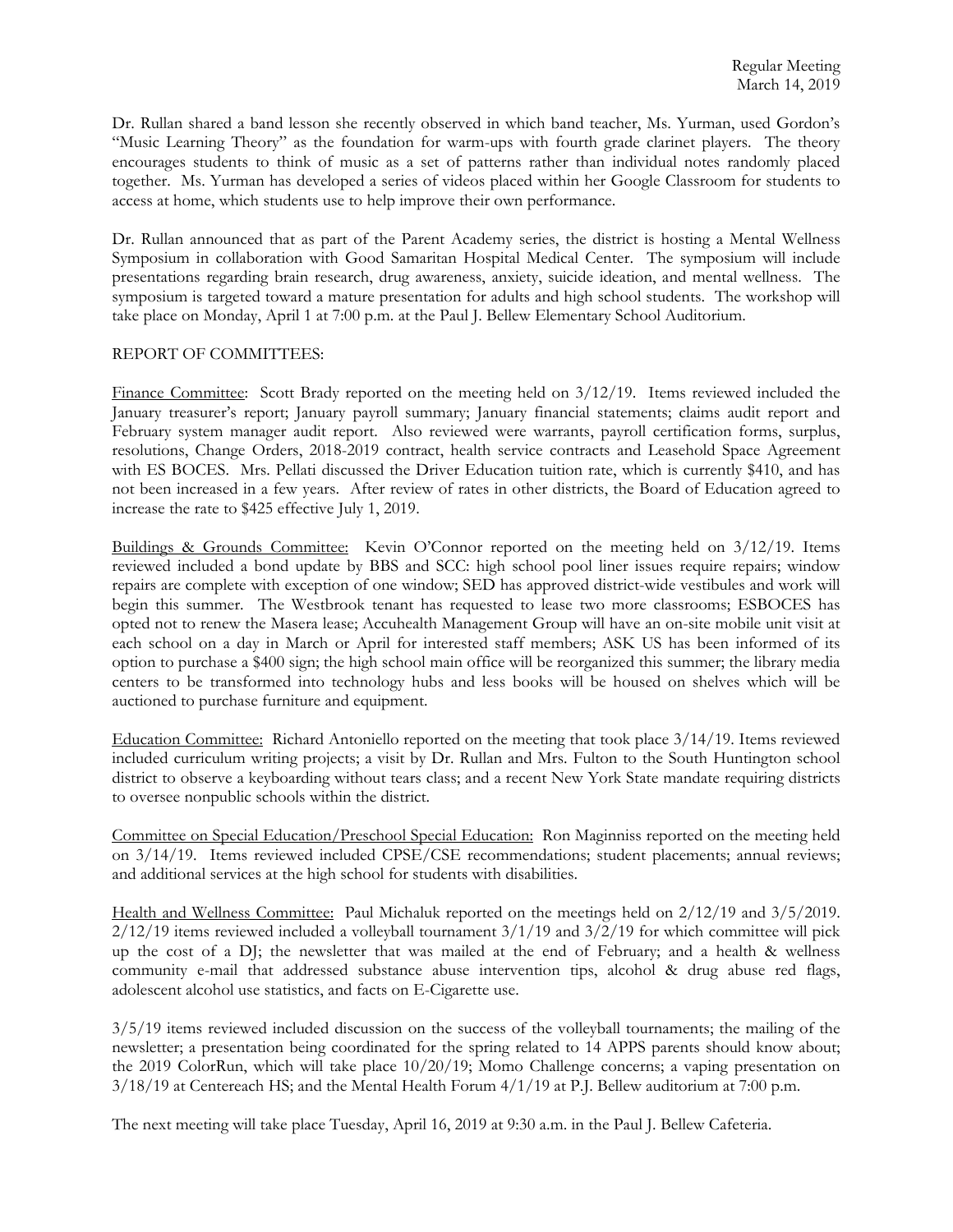## FINANCIAL MATTERS

The treasurer's report for January was presented. Beginning balance as of 1/1/19: \$13,287,604.69; ending balance as of 1/31/19: \$54,868,907.05.

Motion was made by Annmarie LaRosa, seconded by Scott Brady, and carried when all Board members present voted in favor to approve 2018-2019 General Fund budget transfers 3587-3598 and 2018-2019 Capital Fund budget transfers 3592-3597.

Motion was made by Annmarie LaRosa, seconded by Scott Brady, and carried when all Board members present voted in favor to approve 2018-2019 Health Service Contracts: Bay Shore UFSD - \$17,954.20; Smithtown CSD - \$2,005.74; Syosset CSD - \$3,943.00.

Motion was made by Annmarie LaRosa, seconded by Paul Michaluk, and carried when all Board members present voted in favor to approve resolutions: Receipt of Single Audit Report from R.S. Abrams & Co., LLP for year ended June 30, 2018; New York State Deferred Compensation Plan.

Motion was made by Annmarie LaRosa, seconded by Richard Antoniello, and carried when all Board members present voted in favor to approve surplus: miscellaneous science textbooks and items.

Motion was made by Annmarie LaRosa, seconded by Scott Brady, and carried when all Board members present voted in favor to approve Change Orders: Milcon Construction Corp/Beach Street Middle School - (\$35,625.42) and Milcon Corp/Udall Road Middle School - (\$28,802.49).

Motion was made by Annmarie LaRosa, seconded by Paul Michaluk, and carried when all Board members present voted in favor to approve 2018-2019 Contract: Richard Madison Associates.

## PRESIDENT'S REPORT

Motion was made by Annmarie LaRosa, seconded by Scott Brady, and carried when all Board members present voted in favor to approve Notice of Public Hearing, Budget Vote, and Election of the West Islip UFSD dated February 20, 2019, including propositions, terms, dates and provisions set forth therein, and directs the District Clerk to publish the Legal Notice in accordance with Education Law Section 2004.

Motion was made by Annmarie LaRosa, seconded by Scott Brady, and carried when all Board members present voted in favor to *table* approval of Leasehold Space Agreement with Eastern Suffolk BOCES for two classrooms at Paul J. Bellew Elementary School.

## SUPERINTENDENT'S REPORT:

Mrs. Burns reminded the audience that there will be a Mental Wellness Community Forum on Monday, April 1, 2019 at 7:00 p.m. at Paul J. Bellew Elementary School. The district is working in collaboration with Good Samaritan Hospital Medical Center.

The District is working with local legislators to better understand the bills impacting schools.

The DEC will start remediation work at Willetts Creek after graduation; preliminary work will begin shortly at Beach Street. A bi-monthly newsletter by the DEC will keep the community informed as much as possible; information will be posted on the Community page of the district website.

Mrs. LaRosa informed the audience that the PAWS Gala will take place on Friday, March 15. PAWS, a notfor-profit educational foundation, will honor Mrs. Jeanne Dowling and Mr. John Raimondi. It is a sold out event and representatives from all the buildings will be attending. The event will raise money for grants. Mrs. LaRosa thanked everyone for their support.